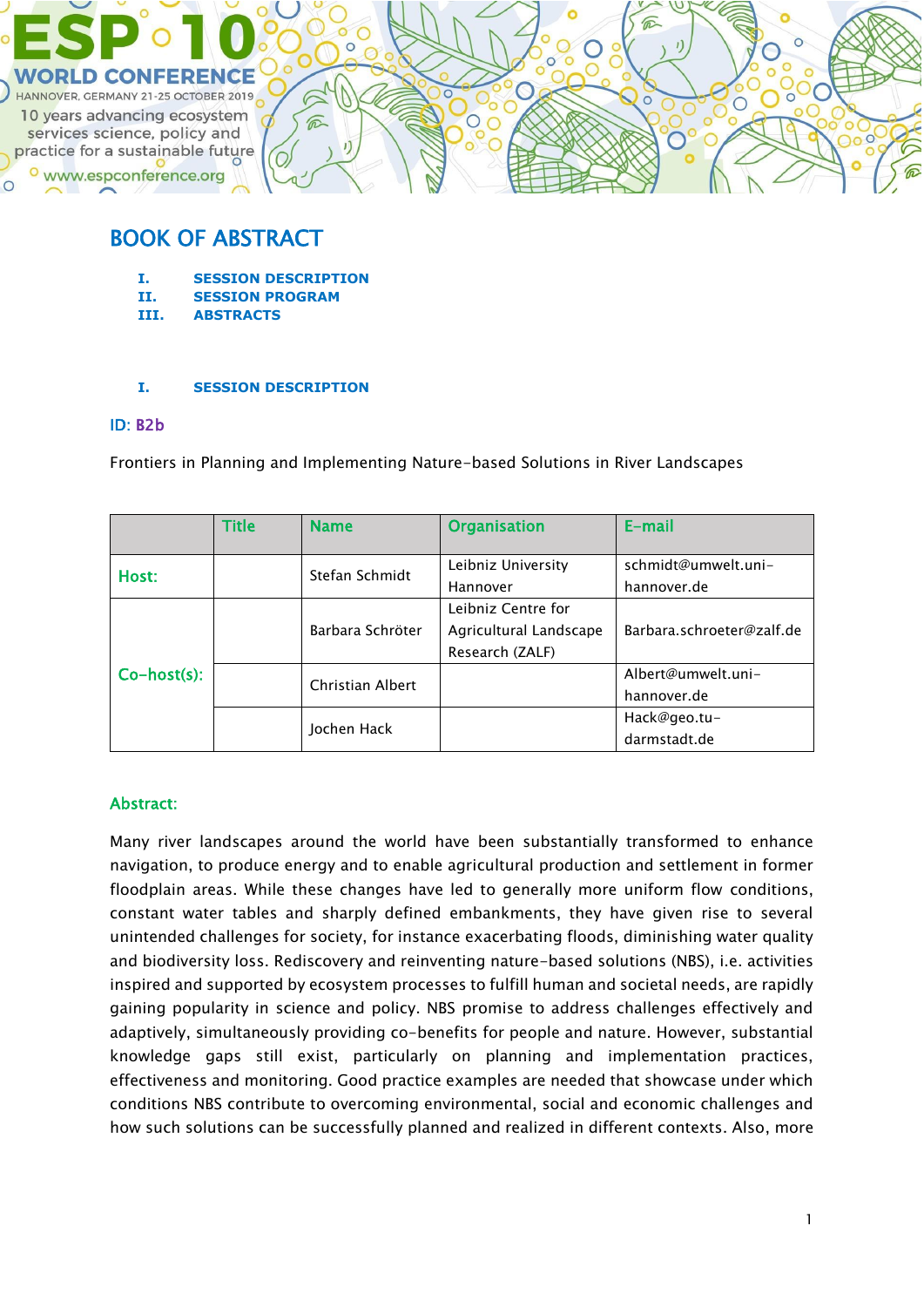

research and practical experimentation is needed on how to integrate different disciplines and collaborate with various stakeholders and decision-makers.

The aim of this session is to explore current frontiers of planning and implementing NBS in river landscapes. More specifically, we are interested in sharing insights and innovations regarding principles, barriers, and strategies for making NBS work in practice. More specifically, the session will feature contributions around three themes:

- i. Studies investigating the effectiveness of NBS towards ecological, social and economic outcomes. We will see contributions on ex-ante and ex-post evaluations of impacts of NBS, case studies and reviews of NBS benefits and costs, and comparisons between NBS and technical alternatives. Perspectives on distributional effects of NBS benefits across different actor groups will be addressed as well.
- ii. Studies exploring opportunities for successful planning and designing NBS. Which approaches have been used in inter- and transdisciplinary efforts to identify and spatially design NBS at local and regional scales? How can different knowledge systems be integrated in NBS planning processes, and how can results from NBS analyses be communicated and mainstreamed to provide useful knowledge for relevant stakeholders?
- iii. Studies shedding light on governance and business models for implementing NBS in different governance contexts and actor constellations. For example, how can we ensure adequate financing and funding, how can benefits and costs of NBS be distributed fairly, and how can government, civil society and business actors cooperate for NBS?

The symposium is associated with two working groups. First, it relates to TWG 14 - Application of Ecosystem Services in Planning and Management. Second, the symposium will serve as an opportunity to re-launch ESP's Biome Working Group (BWG) 2b on Rivers and Lakes.

## Goals and objectives of the session:

The aim of the session is to share insights and experiences regarding the assessment, planning and implementation of NBS in river landscapes. By drawing on insights from cases and reviews, the session will identify successful approaches for assessing, planning, and governing NBS in practice. We also aim to reactivate Working Group (BWG) 2b on Rivers and Lakes or create a new working group dealing with NBS for safeguarding and/or improvement of ES of rivers (to be discussed with participants).

## Planned output / Deliverables:

The outcomes of the symposium will be disseminated in the form of an edited special issue in a leading journal (proposal under review, final decision pending) and eventually in a joint paper. To enhance the immediate impact of the session outcomes, key insights from the presentations and discussions will be tweeted during the symposium itself.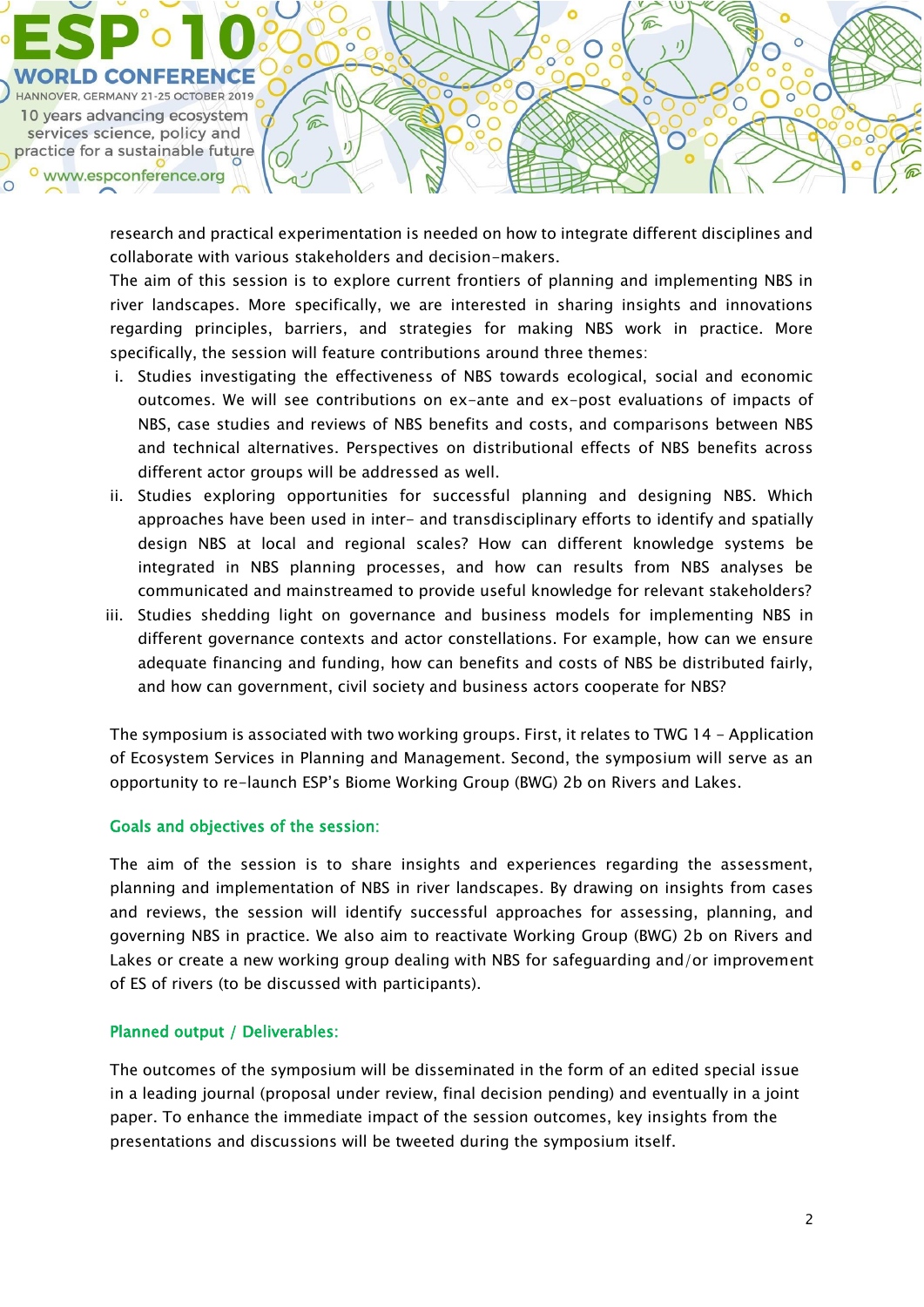

The session is organized as a knowledge exchange and networking activity of the Ecosystem Services Partnership Working Groups 14 - Application of Ecosystem Services in Planning and Management and Biome Working Group 2B – Rivers & Lakes.

## Related to ESP Working Group/National Network:

[ESP Biome Working Group: BWG 2B](https://www.es-partnership.org/community/workings-groups/biome-working-groups/bwg-2-freshwater-systems/2b-rivers-lakes/) – Rivers & Lakes

ESP Thematic Working Group 14 - Application of Ecosystem Services in Planning and **[Management](https://www.es-partnership.org/community/workings-groups/thematic-working-groups/twg-14-application-of-es-in-planning-management/)** 

#### **II. SESSION PROGRAM**

Date of session: Thursday, 24 October 2019 Time of session: 10:30 – 12:00 & 13:30 – 15:00 & 16:30 – 18:00

## Timetable speakers

| Time            | <b>First</b><br>name | <b>Surname</b> | <b>Organization</b>                                                   | <b>Title of presentation</b>                                                                                                       |
|-----------------|----------------------|----------------|-----------------------------------------------------------------------|------------------------------------------------------------------------------------------------------------------------------------|
| $10:30 - 10:45$ | Stefan               | Schmidt        | Leibniz<br>University<br>Hannover                                     | Welcome, introduction of ESP<br>working group and aims of<br>session, including introduction to<br>Special Issue                   |
| $10:45 - 11:00$ | Zhifang              | Wang           | Peking<br>University                                                  | A framework for planning NBS in<br>line with both theoretical<br>paradigms and empirical contexts<br>in local river systems, China |
| $11:00 - 11:15$ | Christian            | Albert         | Leibniz<br>University<br>Hannover                                     | Towards a Framework of<br>Landscape Planning for Nature-<br>based Solutions                                                        |
| $11:15 - 11:30$ | Barbara              | Schröter       | Leibniz Centre<br>for Agricultural<br>Landscape<br>Research<br>(ZALF) | Implementation of Nature-based<br>Solutions for riversheds in Costa<br>Rica: a governance framework                                |
| $11:30 - 11:45$ | <b>Fdward</b>        | Ott            | Leibniz Centre<br>for Agricultural                                    | Risk and uncertainty in<br>implementing natur-based                                                                                |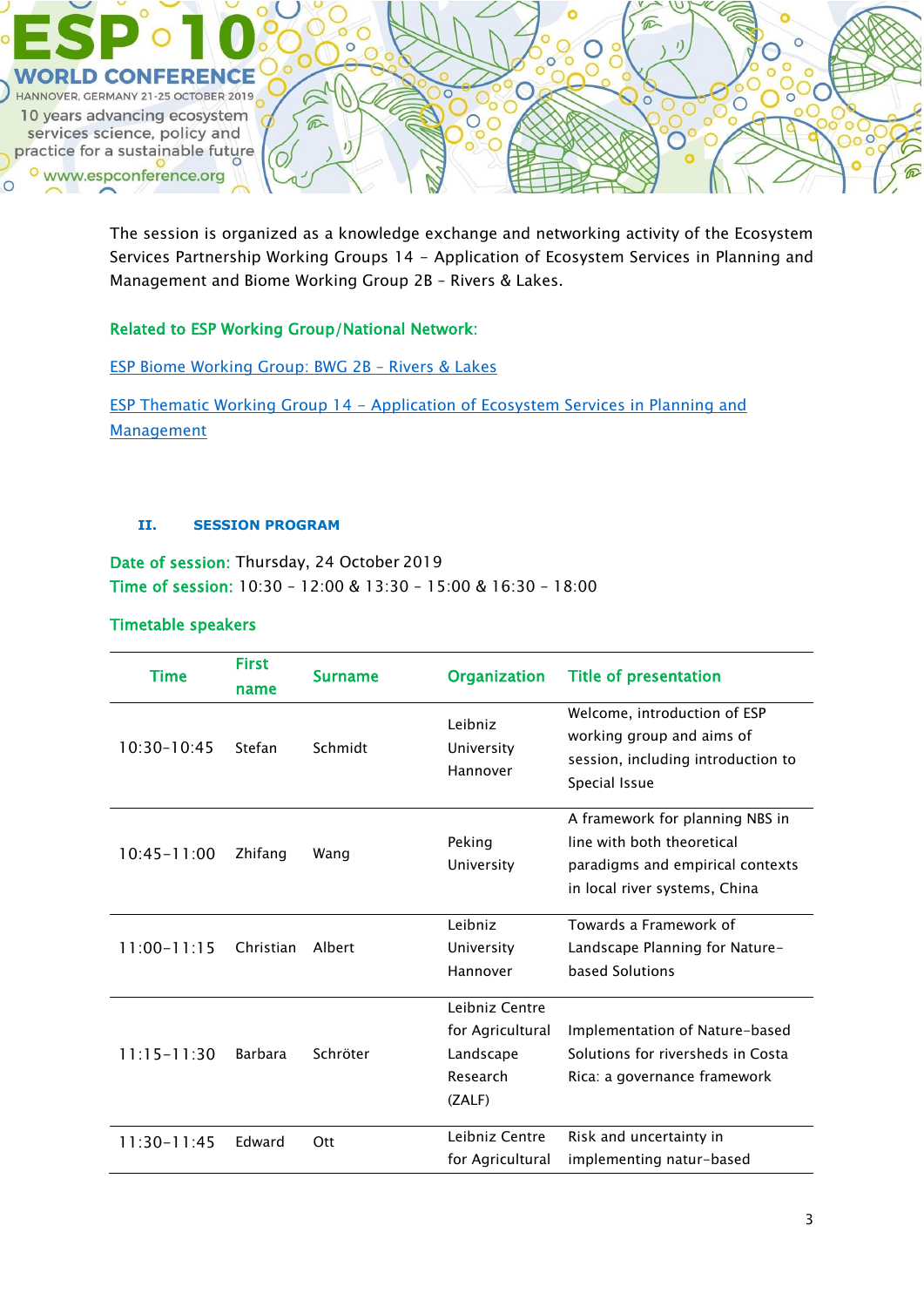

| <b>Time</b>     | <b>First</b><br>name | <b>Surname</b>    | <b>Organization</b>                    | <b>Title of presentation</b>                                                                                                                                                         |
|-----------------|----------------------|-------------------|----------------------------------------|--------------------------------------------------------------------------------------------------------------------------------------------------------------------------------------|
|                 |                      |                   | Landscape<br>Research<br>(ZALF)        | solutions in river landscapes - a<br>systematic review                                                                                                                               |
| $11:45 - 12:00$ |                      |                   |                                        | Cross-cutting discussion                                                                                                                                                             |
| 13:30-13:45     | Jochen               | Hack              | Technische<br>Universität<br>Darmstadt | Dealing with different nature-<br>society constellations in the co-<br>design of urban green<br>infrastructure                                                                       |
| $13:45 - 14:00$ | Mario                | <b>Brillinger</b> | Leibniz<br>University<br>Hannover      | The uptake of nature-based<br>measures in German flood risk<br>management plans: Comparing<br>institutional structures and plan<br>outcomes of three different<br>governance regimes |
| $14:00 - 14:15$ | Stefan               | Schmidt           | Leibniz<br>University<br>Hannover      | A pragmatic approach for spatial<br>mapping of nature-based<br>solutions in the Lahn river<br>landscape                                                                              |
| $14:15 - 14:30$ | Paulina              | Guerrero          | Leibniz<br>University<br>Hannover      | Using biophysical-spatial units to<br>locate NBS and evaluate their<br>ecosystem services                                                                                            |
| $14:30-14:45$   | Mariana<br>Pereira   | Carriles          | Sao Paulo<br>University                | Analysis of the economic and<br>environmental feasibility of the<br>green and gray infrastructures for<br>ecosystem services conservation<br>in the Cantareira System - SP           |
| $14:45 - 15:00$ |                      |                   |                                        | Cross-cutting discussion                                                                                                                                                             |
| 16:30-16:45     | Jennifer             | Henze             | Leibniz<br>University<br>Hannover      | Successful knowledge co-<br>production? Insights from river<br>management                                                                                                            |
| $16:45 - 17:00$ | Sarah                | Gottwald          | Leibniz<br>University<br>Hannover      | Geodesign as a boundary<br>management tool for planning<br>resilient river landscapes                                                                                                |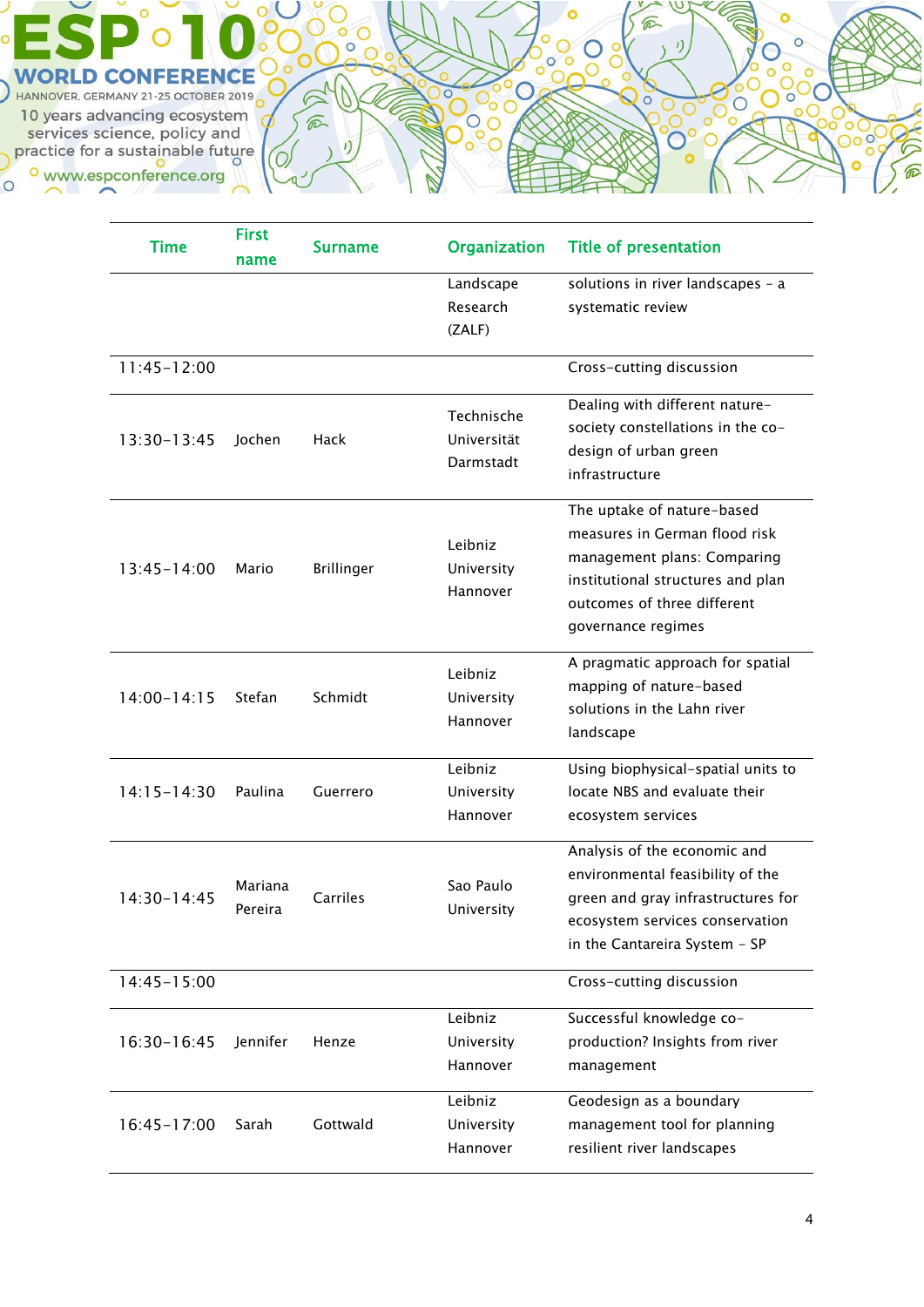

| Time            | First<br>name | <b>Surname</b>   | <b>Organization</b>                                                           | <b>Title of presentation</b>                                                                                                                                                 |
|-----------------|---------------|------------------|-------------------------------------------------------------------------------|------------------------------------------------------------------------------------------------------------------------------------------------------------------------------|
| $17:00 - 17:15$ | Dalal         | Hanna            | McGill<br>University                                                          | Identifying pathways to reduce<br>discrepancies between ecosystem<br>service demand and provision<br>using a novel participatory method                                      |
| $17:15 - 17:30$ | Camila        | Jericó-Daminello | Leibniz<br>Universität<br>Hannover/<br>Alexander von<br>Humboldt-<br>Stiftung | Stakeholders' roles in ecosystem<br>services co-production: a social<br>network analysis in the Lahn river<br>landscape, Germany                                             |
| $17:30 - 18:00$ |               |                  |                                                                               | Cross-cutting discussion<br>Introduction to next steps for<br>compilation of special issue and<br>joint discussion of future events<br>planned with the ESP working<br>group |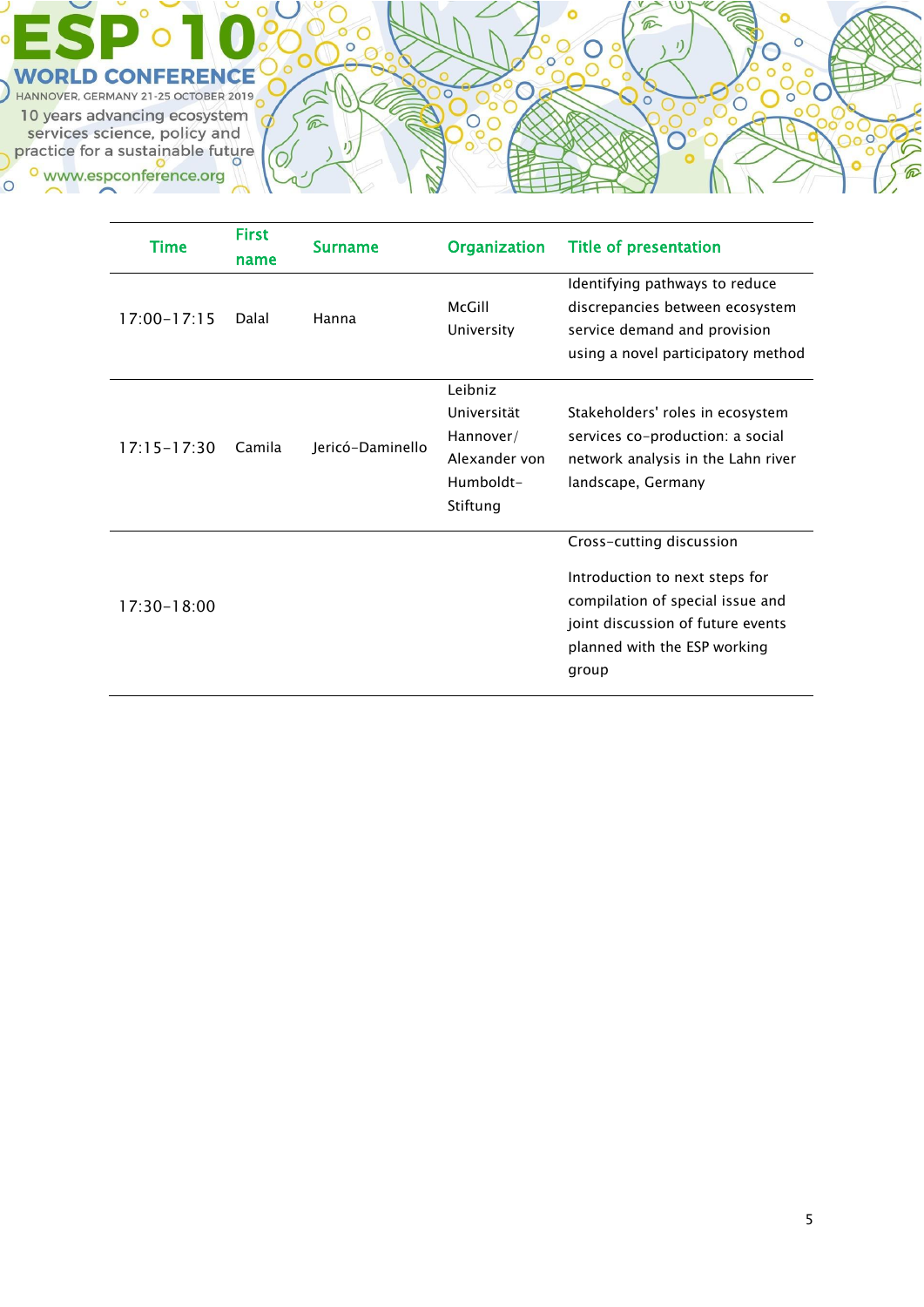

#### **III. ABSTRACTS**

*The abstracts appear in alphabetic order based on the last name of the first author. The first author is the presenting author unless indicated otherwise.*

### 1. Type of submission: **Abstract**

B. Biome Working Group sessions: B2b Frontiers in planning and implementing nature-based solutions in river landscapes

## Towards a Framework of Landscape Planning for Nature-based Solutions

First author: Christian Albert

Other author(s): Barbara Schröter, Mario Brillinger, Paulina Guerrero, Sarah Gottwald, Jennifer Henze, Edward Ott, Stefan Schmidt Affiliation: Leibniz University Hannover, Institute of Environmental Planning, Germany

Contact: albert@umwelt.uni-hannover.de

Nature-based Solutions (NBS) find increasing interest and application in policy, science and practice to address societal challenges through harnessing ecological processes. For many of those challenges, such as the alleviation of flood risks, the effectiveness of NBS depend on a coordinated approach at the landscape level and a joined-up implementation. Knowledge and know-how required for the evaluation and design of suitable implementation measures can arguably be provided well by landscape planning. However, scientific understanding as to how landscape planning procedures need to be adapted and implemented for this specific field of application is still in its infancy.

This contribution aims to introduce a framework of landscape planning for NBS, and to demonstrate its application for the Lahn river landscape, Germany. The framework has been developed based on insights from a focused review of publications on contemporary landscape planning frameworks as well as on requirements for designing NBS. The framework was applied in the case study in the course of a living laboratory, consisting of a series of transdisciplinary workshops.

Our framework consists of a cycle of essential phases of landscape planning for nature-based solutions, including Identifying Context and Challenges, Developing a Shared Vision, Exploring NBS Scenarios, Crafting Solution Strategies, Implementing NBS, and Monitoring NBS Effects. Across all phases, three key NBS planning principles are obeyed, namely Systems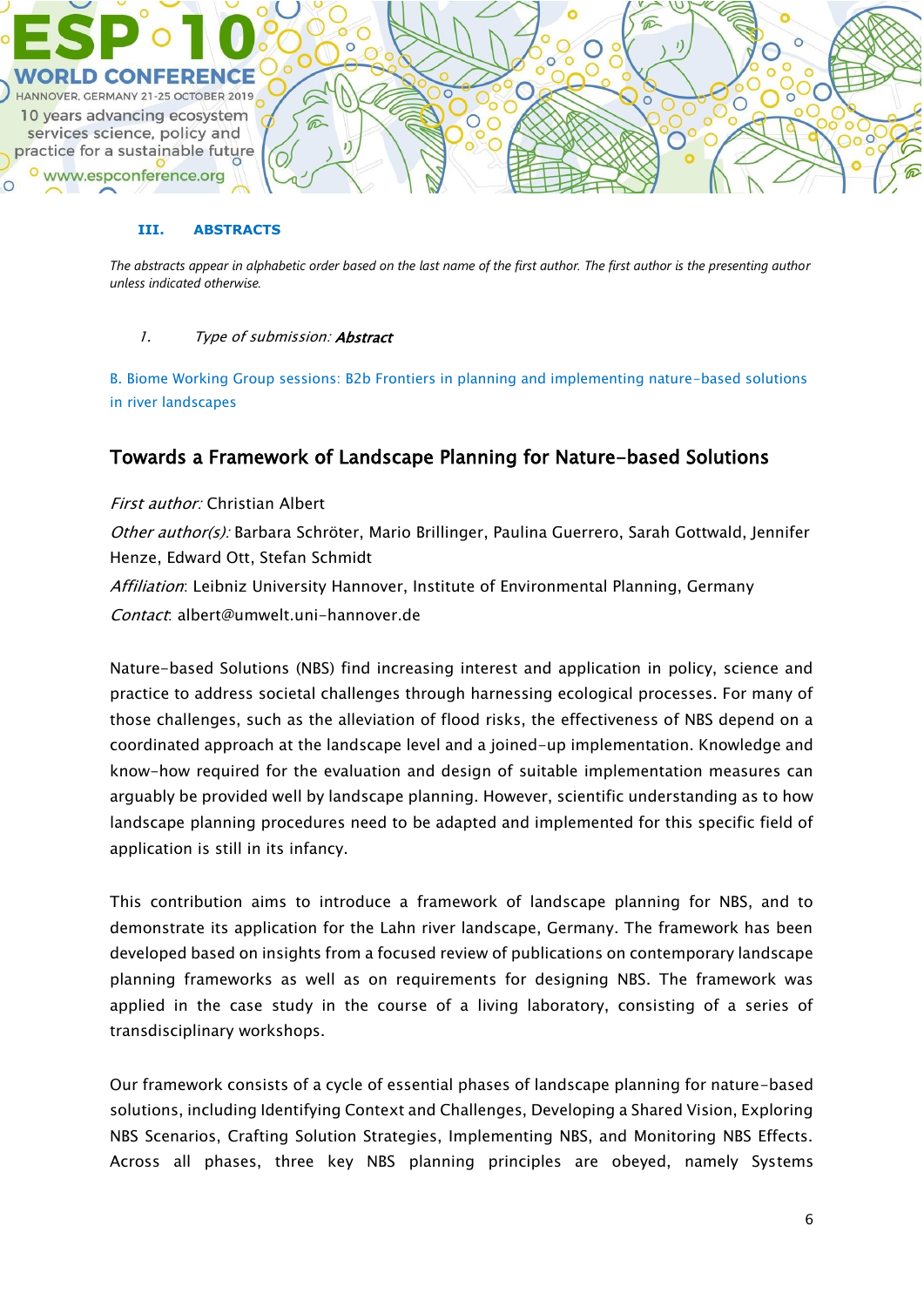

Understanding, Knowledge Co-Generation, and Iteration. By application in the Lahn case study, the generic phases of the framework are illustrated and specific methods for each phase are exemplified. Highlights include assessing stakeholder goals and networks, geodesigning scenarios, simulating spatial NBS potentials, and quantitative modelling of ecosystem services effects.

Our research contributes to the scientific advancement of landscape planning theory and concepts as relevant for NBS, and provides insights for practitioners regarding suitable methods and possible outputs.

Keywords: Planning theory, Planning Methods, Ecosystem Services, River Landscapes, Co-Creation

## 2. Type of submission: **Abstract**

B. Biome Working Group sessions: B2b Frontiers in planning and implementing nature-based solutions in river landscapes

# The uptake of nature-based measures in German flood risk management plans: Comparing institutional structures and plan outcomes of three different governance regimes

## First author: Mario Brillinger

Other author(s): Alexandra Dehnhardt, Reimund Schwarze, Christian Albert Affiliation: Leibniz Universität Hannover, Institute of Environmental Planning, Germany Contact: brillinger@umwelt.uni-hannover.de

Nature-based measures (NBMs), defined as measures that use ecosystem processes to address societal challenges, are increasingly advocated as a promising strategy for flood risk management. A suitable field of application of NBMs like the restoration of floodplains could exist in the flood risk management plans (FRMPs) stipulated by the EU Floods Directive. Existing research suggests that the uptake of NBMs is limited in practice, and strongly influenced by the respective governance contexts. However, little knowledge is available regarding the actual extent of NBMs being proposed in FRMPs, and how the institutional framing of FRMPs influences this uptake.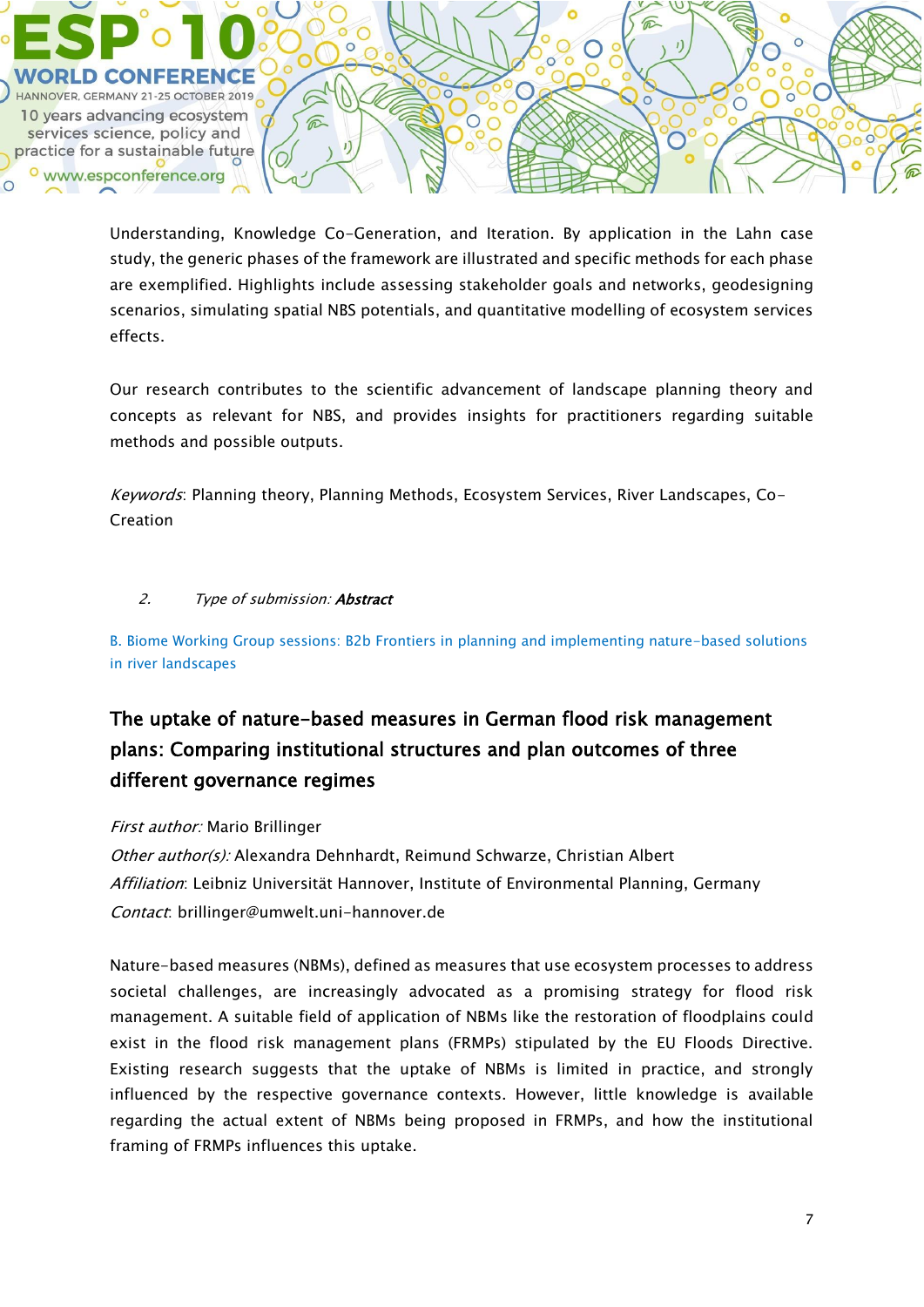

The aim of this study is to assess the uptake of NBS in FRMPs of three German federal states with diverging institutional settings, namely Hesse, Saxony, and Lower-Saxony. Three research questions are addressed: (i) How do the FRMPs in the three German states differ regarding context for NBM uptake? (ii) What share of FRMP measures for flood risk reduction can be associated with NBMs in the three states? (iii) Which reasons can be identified that explain differences in the uptake of NBMs?

Our research design combined document and content analyses, including the development and application of specific coding schemes.

Overall, NBMs are rarely proposed in the FRMPs and different preferences for particular NBMs exist between the federal states. Our exploration of potential explanations for differences in uptake between states and watersheds showed that FRMP are more likely to include NBMs when they concern smaller rivers, low risk levels and cost-benefit relations. In conclusion, we find that changing the scope and valuation approaches of FRMPs may increase the uptake of NBMs. More research is needed to better understand how personal knowledge and preferences of FRMP managers influence the uptake of NBMs, in particular in relation to the existing institutional settings.

Keywords: flood risk management, nature-based solutions, integration, water governance, planning practice, institutional analysis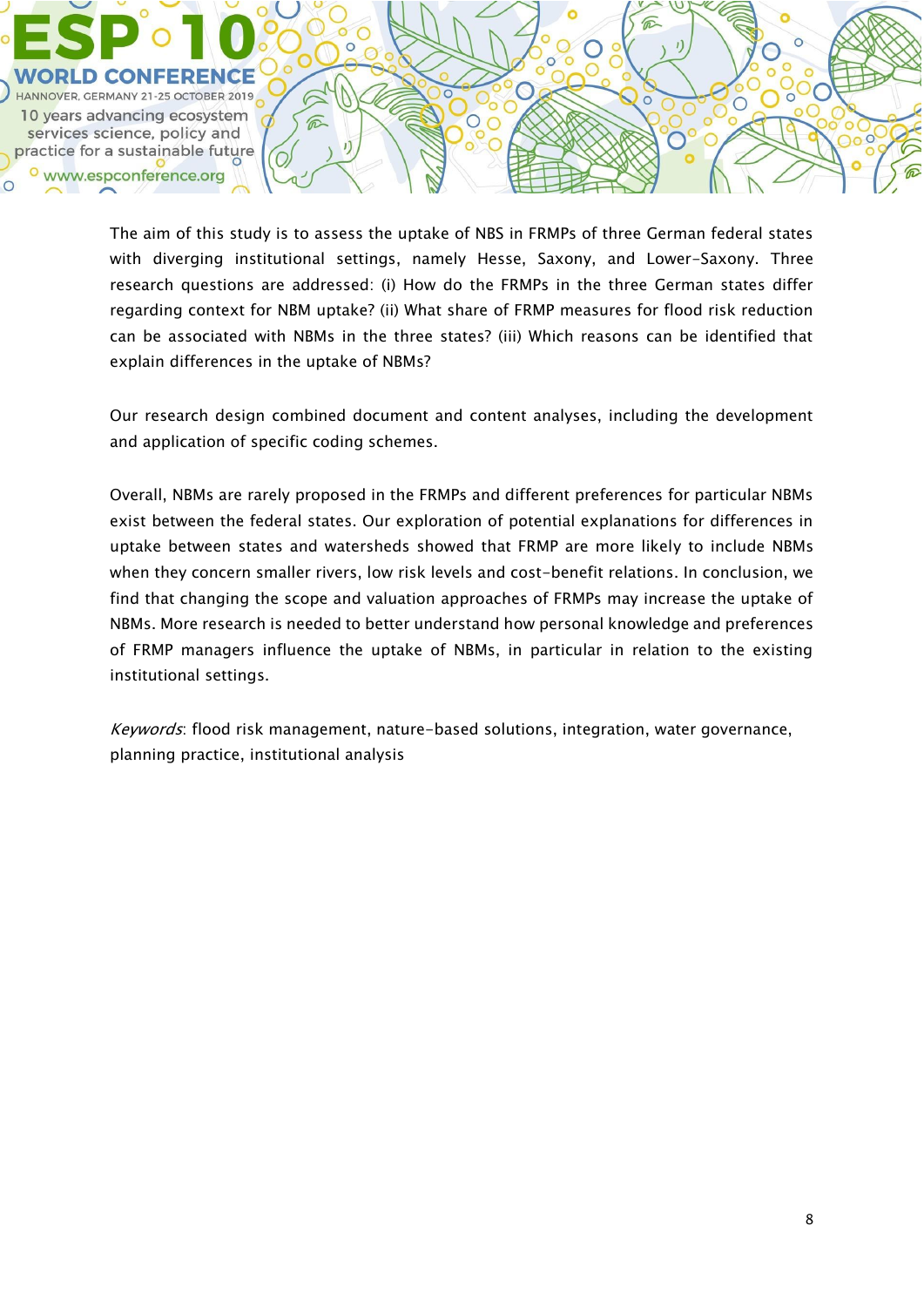

### 3. Type of submission: **Abstract**

B. Biome Working Group sessions: B2b Frontiers in planning and implementing nature-based solutions in river landscapes

# Analysis of the economic and environmental feasibility of the green and gray infrastructures for ecosystem services conservation in the Cantareira System  $- SP$

First author: Mariana Carriles Affiliation: Sao Paulo University, Brazil Contact: mariana.carriles@gmail.com

The Cantareira System is the most important water supply system to São Paulo Metropolitan Region and, between 2013 and 2015, its capacity was severely impacted during the last water crise in São Paulo State. Two approaches can contribute to increase the capacity of water supply from Cantareira System: investing in grey infrastructure, engeneering structures made by humans, and in green infrastructure, interconnected network of natural areas. Six portfolios were created to identify the most feasible solution for Cantareira's ecosystem services conservation, considering economic and environmental aspects. The environmental performance of each portfolio was identified, as well as the costs and benefits. The portfolios were combined and analyzed using the Benefit-cost method. The ecosystem services benefits stood out in most of the final economic values of the analyzed portfolios. As result, to conserve the ecosystem services and obtain water supply gains in Cantareira System is necessary to invest in improvements of ground cover in areas currently occupied with pastures in the watershed, the restoration of Cantareira's Permanent Preservation Areas in banks of waterways and the construction of Pedreira and Duas Pontes dams.

Keywords: Water resources. Environmental Economy. Ecosystem services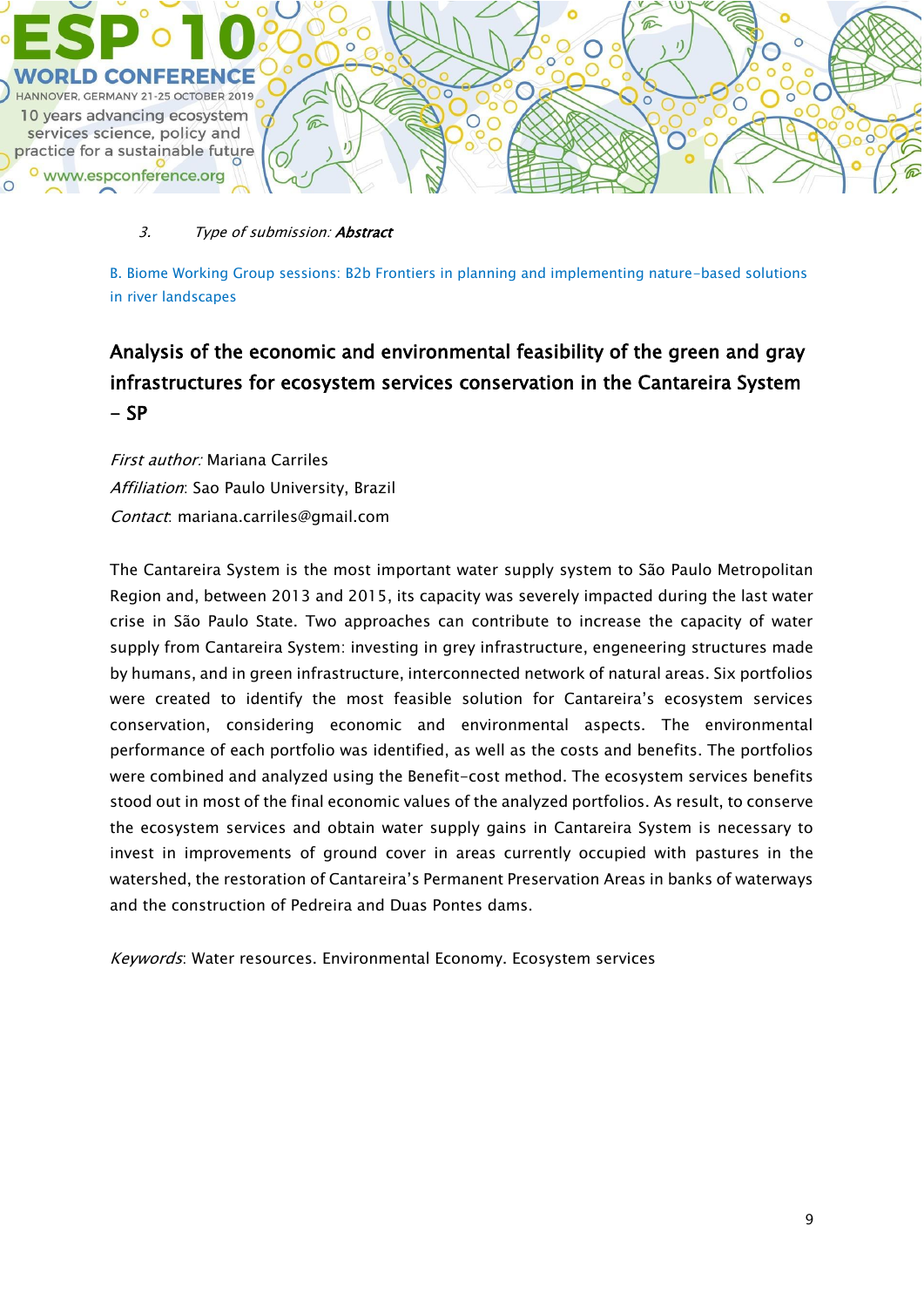

### 4. Type of submission: **Abstract**

B. Biome Working Group sessions: B2b Frontiers in planning and implementing nature-based solutions in river landscapes

## Geodesign as a boundary management tool for planning resilient river landscapes

First author: Sarah Gottwald Other author(s): Christian, Albert, Ron, Janssen Affiliation: Leibniz University Hannover, Germany Contact: gottwald@umwelt.uni-hannover.de

River landscapes are complex social ecological systems (SES) offering at least two challenges for planners: First, they are perceived and acted upon by various stakeholder and stakeholder groups. Arguably, a synergy of their different knowledge types and interests is beneficial to understand and finally solve challenges. However, boundaries exist between groups holding different knowledges and interests. Second, riverine SES are characterized by a strong connectivity which may threaten their resilience, because trade-offs tend to be high, e.g. enhancing pollination potential by increasing natural structures may have a negative impact on agricultural yield. Hence, if efforts to plan and implement interventions in river landscapes, social and ecological dimensions need to be taken into account. This is particularly true for nature-based solutions, recently proposed as promising actions to alleviate societal challenges by harnessing ecological processes.

The aim of this study is to present a participatory planning support tool designed to take into account both, the social and the ecological dimensions of landscape systems in an effort to identify spatial opportunities for nature-based solutions.

Our analysis was guided by the following research questions: (1) How are different knowledge sources integrated and communicated in the Geodesign workshop?; (2) What kinds of substantive outputs or products are created?; and (3) How do participants perceive the usability and usefulness of the Geodesign approach, compared with more conventional planning methods?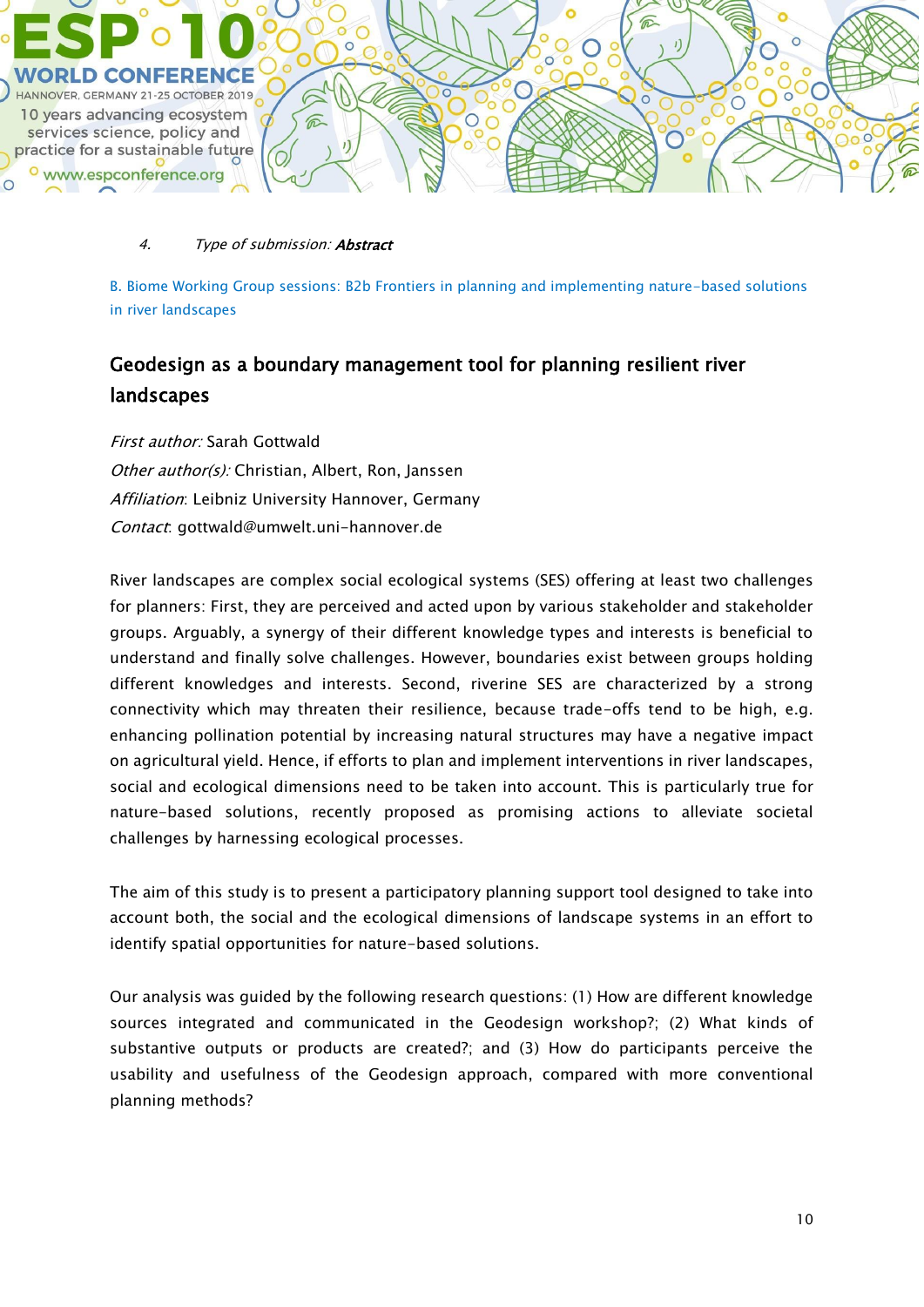

A Geodesing tool was build to serve as an interface between stakeholders and spatial information. Geodesign may act as a boundary management process between science and practice by translating information and promoting a common understanding and conflict mediation. The tool used touch tables and provided features such as mapping, sketching, impact evaluation and visualization. It was applied in a workshop with 11 stakeholders of the Lahn river landscape, Germany.

 $\subset$ 

 $\bigcirc$ 

Participants were divided in two groups and given various data sources and the task to design spatially two different scenarios they were familiar with. Results highlight (1) the difficulties of the choice of data input and trade-offs between reliability of the results and technical feasibility; (2) that maps serve as a common interface facilitating exchange of ideas, promoting explicit statements and avoiding the need for specialised jargon.

Keywords: river landscape, resilience, social ecological systems, nature-based solutions, Geodesign

## 5. Type of submission: **Abstract**

B. Biome Working Group sessions: B2b Frontiers in planning and implementing nature-based solutions in river landscapes

## Using biophysical-spatial units to locate NBS and evaluate their ecosystem services

First author: Paulina Guerrero Other author(s): Dagmar Haase, Christian Albert Affiliation: Leibniz Universität Hannover, Germany Contact: guerrero@umwelt.uni-hannover.de

Compared to technical infrastructure, nature-based solutions (NBS) strive to work with nature and to move beyond business-as-usual practices in order to address societal challenges such as flood risks. This research aims to spatially locate NBS and to evaluate their capacity to provide selected ecosystem services for the Lahn river landscape case study in Germany. Our research design follows the functional landscape approach in using hydromorphological landscape units (HLU) based on biophysical spatial criteria to identify areas with current or potential function as NBS. For this paper, we focus on the NBS type 'working floodplain'. In a second step, we apply spatial models and the services providing units approach to assess the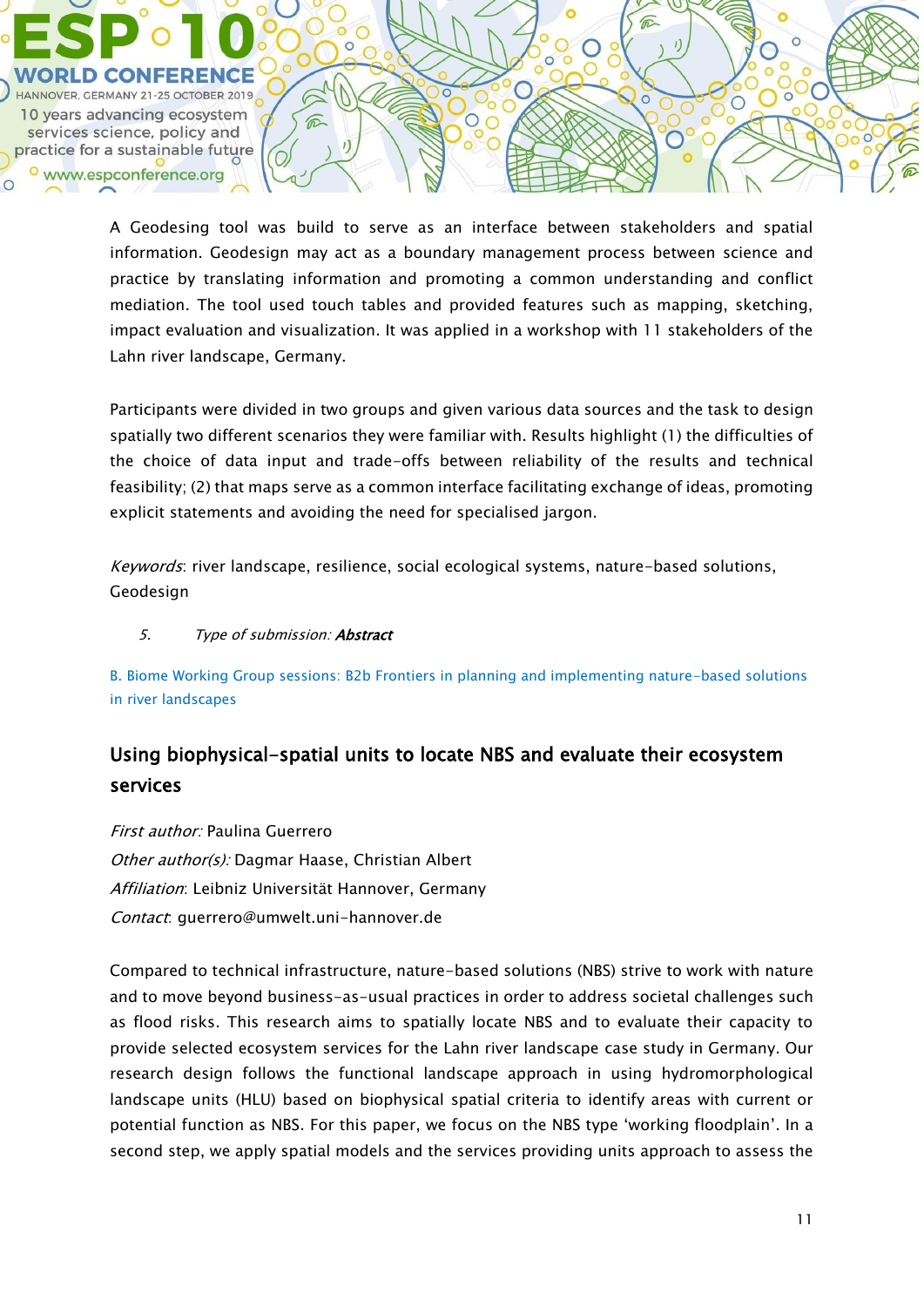

ES provision potential of these HLUs. We find that the case study area shows about 3.6 million hectares of already active floodplains areas, for which we recommend continued or modified protection measures. We further identify circa 0.4 million hectares of areas where the hydromorphological conditions are apt to support floodplains, yet are cut-off from the flooding regime and require rehabilitation measures. Using the HLU approach to identify NBS and assess their ecosystem services provision capacitiy has proved as a useful spatial approach to support NBS implementation and to investigate their co-benefits. Further reseach is needed to assess a broader spectrum of NBS and ecosystem services, and to test the applicability of our methods in other case studies.

Keywords: Nature-based solutions, ecosystem service valuation, rivers, restoration, GIS

## 6. Type of submission: Invited speaker abstract

B. Biome Working Group sessions: B2b Frontiers in planning and implementing nature-based solutions in river landscapes

## Dealing with different nature-society constellations in the co-design of urban green infrastructure

## First author: Jochen Hack

Other author(s): Fernando Chapa, Veronica Neumann, María Peréz, Conrad Schiffmann, Affiliation: Technische Universität Darmstadt, Section of Ecological Engineering, Junior Research Group SEE-URBAN-WATER, Darmstadt, Germany Contact: hack@geo.tu-darmstadt.de

The transformation of river landscapes due to urbanization has detrimental impact on river ecosystems and social well-being. These impacts have often been the result of a principle focus on housing and transportation services at the cost of social-ecological well-being. Nature-based solutions (NBS) in urban areas, such as green infrastructures, are intended to reconcile ecological and social well-being needs. This contribution presents an inter- and transdisciplinary approach to planning and design of multi-functional green infrastructures at the neighborhood level in Costa Rica. Based on a participatory co-design with local residents in the municipality of Flores three axis of green infrastructures – (1) at the street level, (2) at decentralized places in the neighborhood, and (3) along an urban stream – are developed and implemented in order to achieve a high degree of multi-functionality in improving ecology and social well-being. These three axis of green infrastructures represent different degrees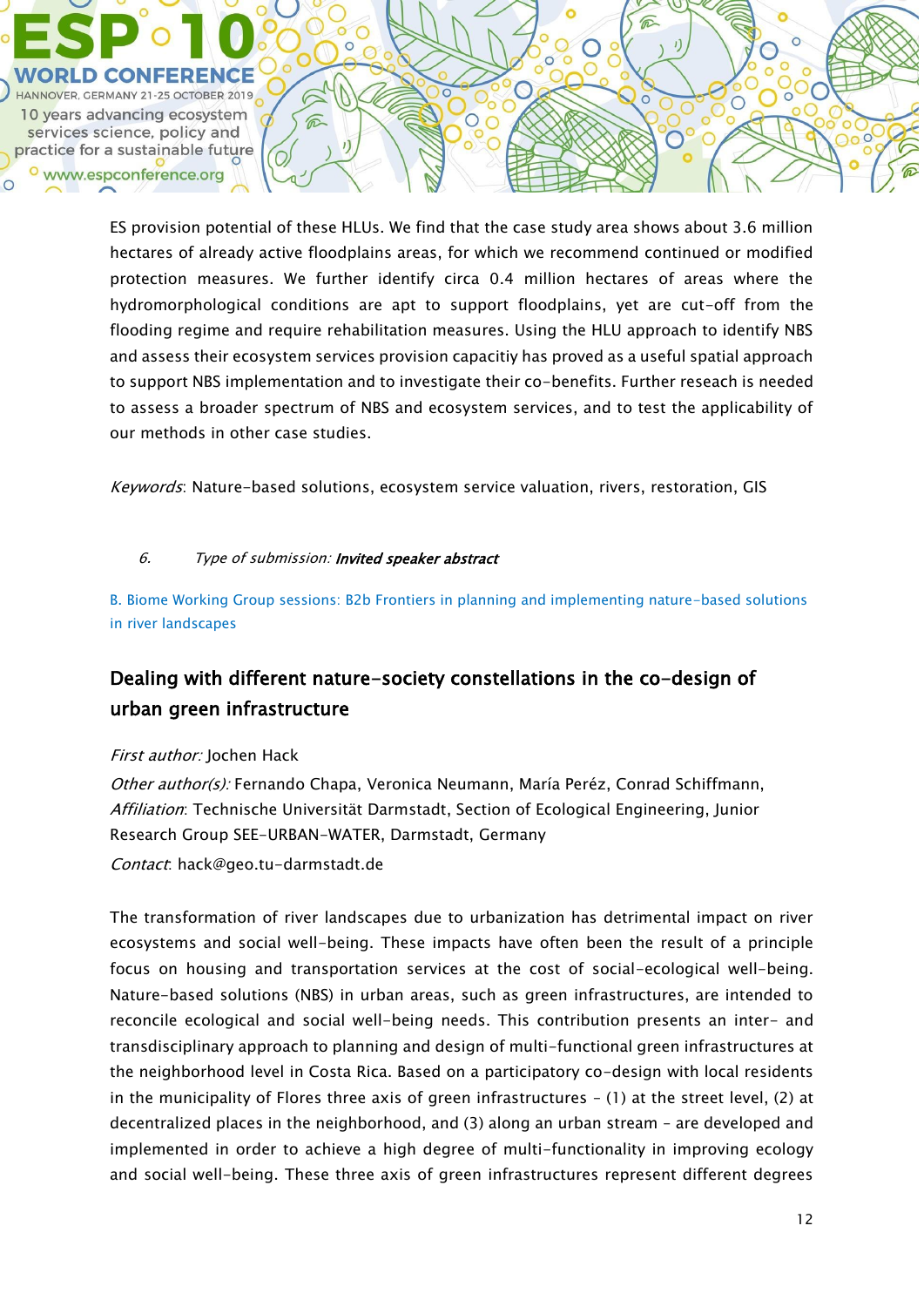

and forms of interactions along a continuum of nature-society relations. The participatory design and implementation process reveals important insights regarding how multifunctionality of NBS can successfully be identified and spatially designed at the local level.

Keywords: Green infrastructure, nature-based solutions, urban ecology, Co-Design, Costa Rica

### 7. Type of submission: **Abstract**

B. Biome Working Group sessions: B2b Frontiers in planning and implementing nature-based solutions in river landscapes

## Identifying pathways to reduce discrepancies between ecosystem service demand and provision using a novel participatory method

### First author: Dalal Hanna

Other author(s): Dirk Roux, Bianca Currie, Elena M. Bennett Affiliation: McGill University, Department of Natural Resource Sciences, Canada Contact: dalal.hanna@mail.mcgill.ca

Discrepancies between ecosystem service demand – that is, the types and amounts of ecosystem services people would ideally like to benefit from – and the actual provision of services reflect people's inability to receive desired benefits from nature, and can lead to conflict. Ecosystem service science has made progress in assessing discrepancies between ecosystem service demand and provision, however, little research focuses on identifying suitable actions that could be taken to reduce discrepancies. We develop a novel method that uses stakeholder analysis, a survey, and a participatory workshop to generate information about ecosystem service demand and provision discrepancies, and facilitates the community based creation of ideas for actions that can be taken to reduce them. We test these methods in a multifunctional region located alongside the Outaouais River, in the southern part of the municipalities of Bristol and Pontiac, Quebec, Canada. The results of our case study show how people can benefit from a wide array of ecosystem services on diverse components of multifunctional landscapes, but do not necessarily benefit from services equally. Provided with the opportunity, people came up with ideas for locally relevant actions that could be taken to reduce the majority of identified discrepancies between ecosystem service demand and provision. Key findings related to the methods we develop also emerged: different knowledge types can be complemented to create a broader, more complete picture of how people benefit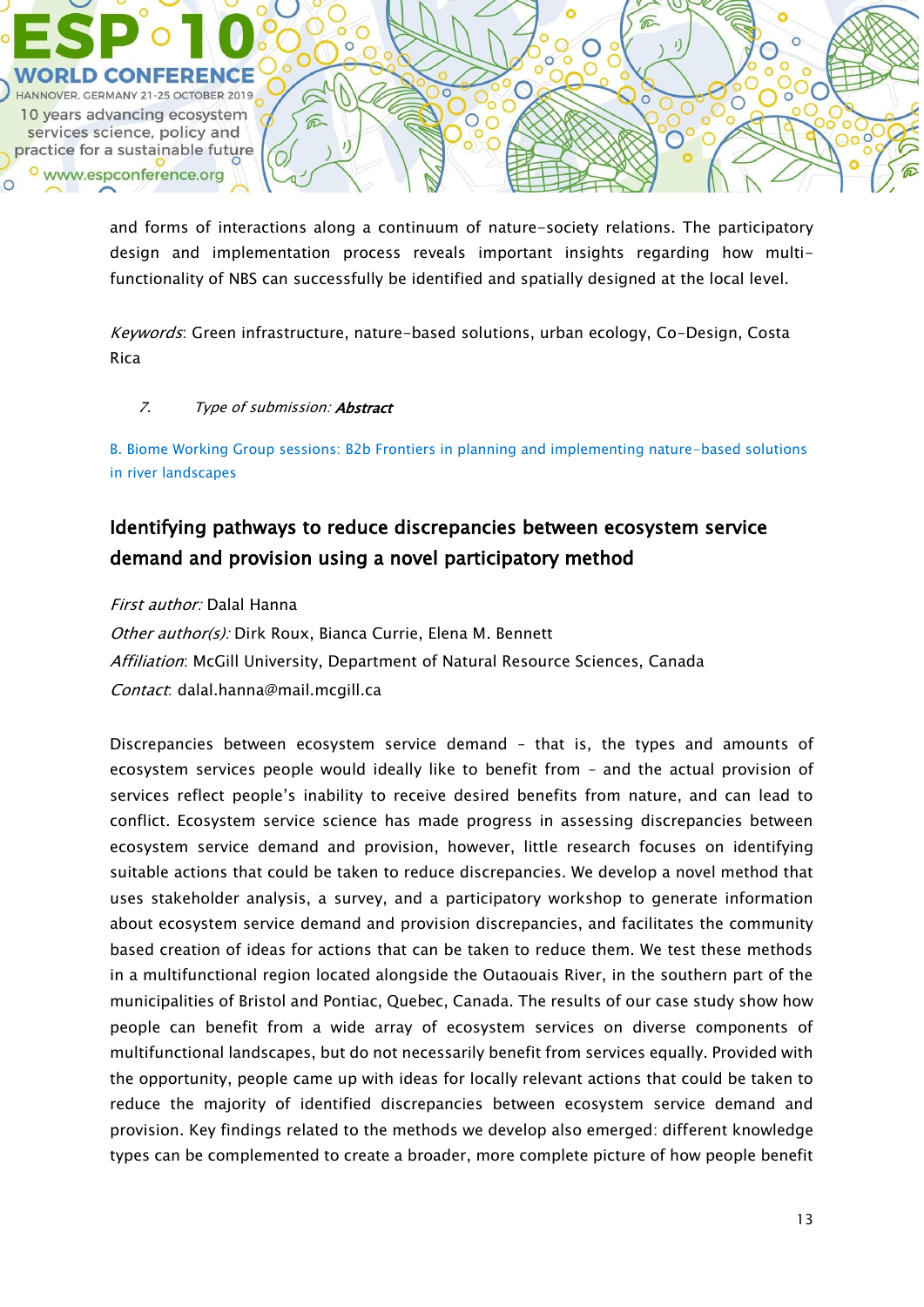

from nature; assessing satisfaction levels helps uncover nuances associated to discrepancies between ecosystem service demand and provision; social-learning can help develop novel ideas of actions to reduce those discrepancies; and, considering different perspectives of trade-offs can help avoid unanticipated and unwanted outcomes of actions. Researchers and practitioners seeking to understand discrepancies between ecosystem service demand and provision, and identify locally relevant actions to reduce those discrepancies can build from the methods we develop.

€

 $\bigcirc$ 

Keywords: Management, Multifunctional landscapes, Participatory assessments of ecosystem services

### 8. Type of submission: **Abstract**

B. Biome Working Group sessions: B2b Frontiers in planning and implementing nature-based solutions in river landscapes

## Successful knowledge co-production? Insights from river management

First author: Jennifer Henze Other author(s): Christian Albert, Barbara Schröter Affiliation: Leibniz University Hannover, Germany Contact: henze@umwelt.uni-hannover.de

Navigating the evolution of river systems towards more sustainable pathways requires the active involvement, collaboration and coordination of diverse actors from science and practice. Identifying relevant stakeholders, understanding and connecting their different knowledge systems are an important prerequisite in order to design and implement successful participatory river landscape governance. We accompany a project that intends to achieve the aims of the Water Framework Directive by simultaneously including the demands of numerous stakeholders in an aspired development concept for a river landscape in Germany.

The aim of this contribution is to report and reflect upon the evolution of knowledge production within the early phase of the inter- and transdisciplinary collaboration among consortium members in a case study of river landscape governance in Germany.

Our research design assesses and compares data from different phases of the transdisciplinary process in order to illustrate the development of common aims for the river. For the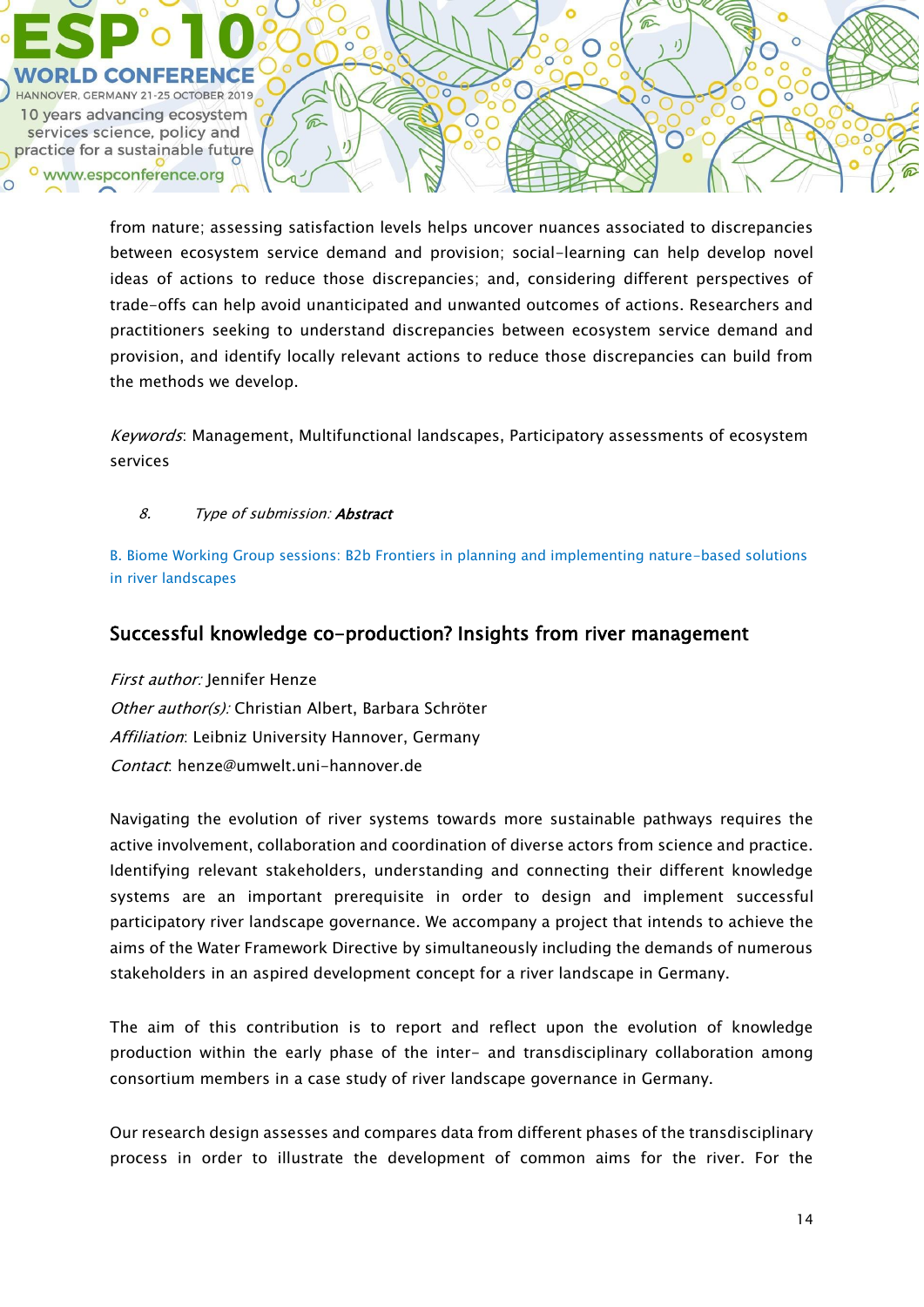

stakeholder analysis on the first stage we had participant observations in meetings of the case study project in order to learn about the activities of the people under study in their natural setting. After this first free approach, we decided to obtain more information about the different interests, aims, and intentions of the involved decision makers through twelve qualitative individual interviews. These took place before and after a workshop series which was organized with the project members and were extended with additional reflective interviews and evaluations from every single workshop.

First results provide evidence for a change of perspectives and opinions of the involved representatives over the workshop series and the still ongoing process. We find that a mutual project understanding is promoted through individual and collective exchange which may improve decision-making processes through early stakeholder awareness in terms of social robustness.

Keywords: transdisciplinary water research, knowledge co-production, stakeholder interaction, knowledge systems

## 9. Type of submission: **Abstract**

B. Biome Working Group sessions: B2b Frontiers in planning and implementing nature-based solutions in river landscapes

## Stakeholders' roles in ecosystem services co-production: a social network analysis in the Lahn river landscape, Germany

First author: Camila Jericó-Daminello Other author(s): Barbara, Schröter, Maria Garcia Mancilla, Christian Albert Affiliation: Alexander von Humboldt-Stiftung; Jean-Paul Str. 12, 53173 Bonn, Germany/ Leibniz Universität Hannover, Institute of Environmental Planning, Herrenhäuser Str. 2, 30419 Hannover, Germany Contact: camilajdaminello@gmail.com

River landscapes are characterized by complex social-ecological dynamics in which ecosystem services often serve as connecting components between the people and nature. Those ecosystem services are often co-produced with contributions from nature and people, and provide benefits to a range of different stakeholders. Little scientific understanding is so far

 $\bigcirc$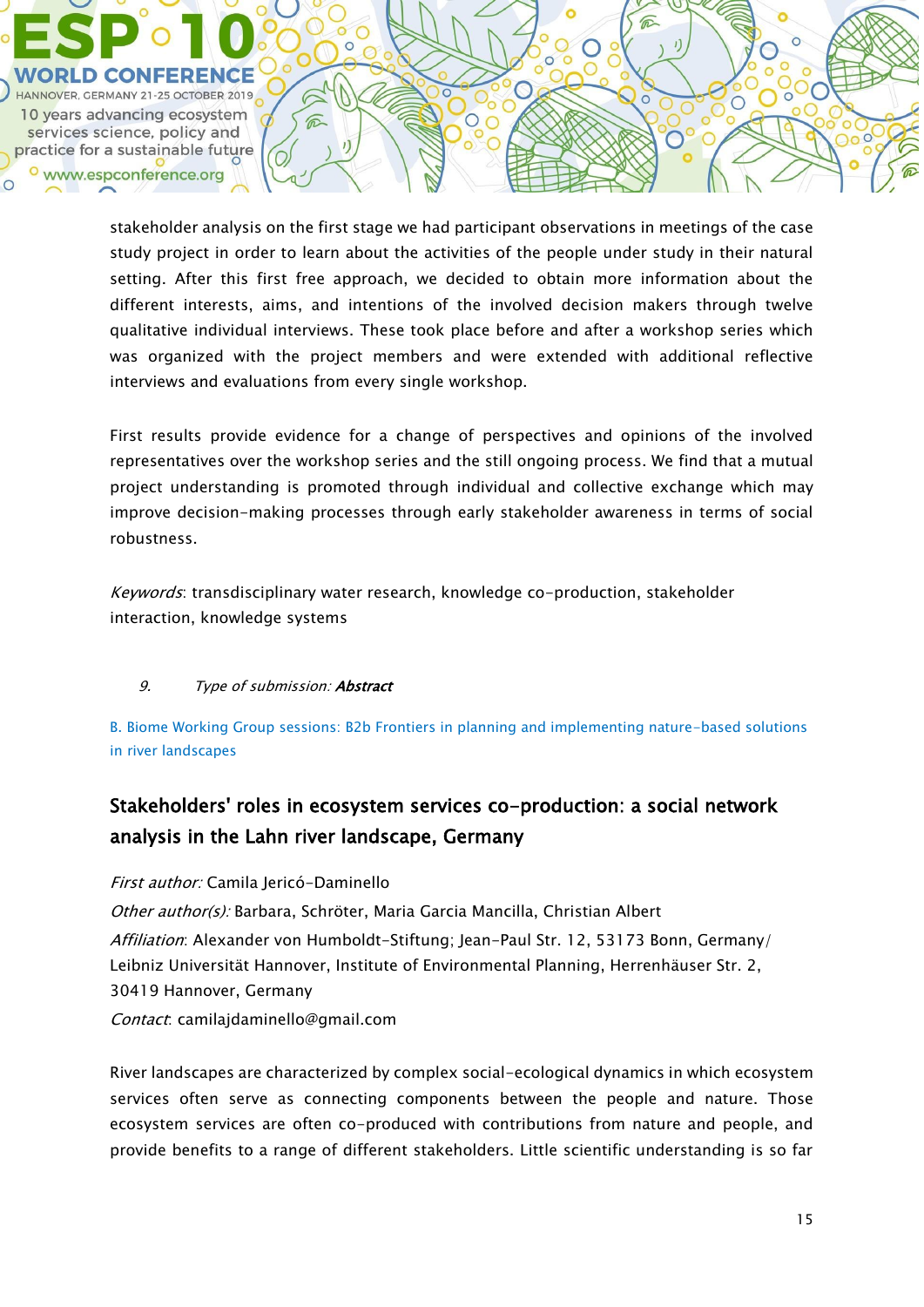

available on how stakeholders perceive their roles in ecosystem services co-production, and if those self-perceptions are in line with the perspectives of others. Therefore, the aim of this study is to investigate the perception of stakeholders regarding their own roles and engagement in the co-production of local ecosystem services, and the networks of collaboration needed to manage those ecosystem services. We conducted a structured survey with representatives of nine local stakeholders groups. With respect to twelve local ecosystem services, participants were asked about their perceptions of their role in co-production and collaboration. The data revealed 24 social networks, two for each ecosystem service: one from a self-perception perspective (from the interviewee) and one from an attributed perspective (from the others groups). The results of the network analysis provide new insights on how the collaboration for ecosystem services co-production is perceived and who are the central stakeholders of each one of the networks. The main features of the networks (size, nodes and links) do not vary when comparing opposite perspectives. However, perceptions regarding the central importance (centrality degree) greatly differ between stakeholders' own perceptions and that of others. Besides, central roles are more equally distributed among different stakeholders when the attributed perspective is considered. From a self-perception perspective, there is a tendency of concentration in few stakeholders. We argue that understanding and considering differences in the perspectives on ecosystem services coproduction is crucial for suitable ecosystem services governance, and discuss practical implications and suggestions for future research.

 $\mathbb C$ 

 $\circ$ 

 $\circ$  $\, \mathcal{C} \,$ 

 $\mathbf{J}$ 

 $\widehat{\mathbb{C}}$ 

⋒

 $\mathbf{I}$ 

 $\overline{\circ}$ 

 $\circ$ 

Keywords: Ecosystem services co-production, collaboration, social network analysis, stakeholders' perspectives, Lahn river landscape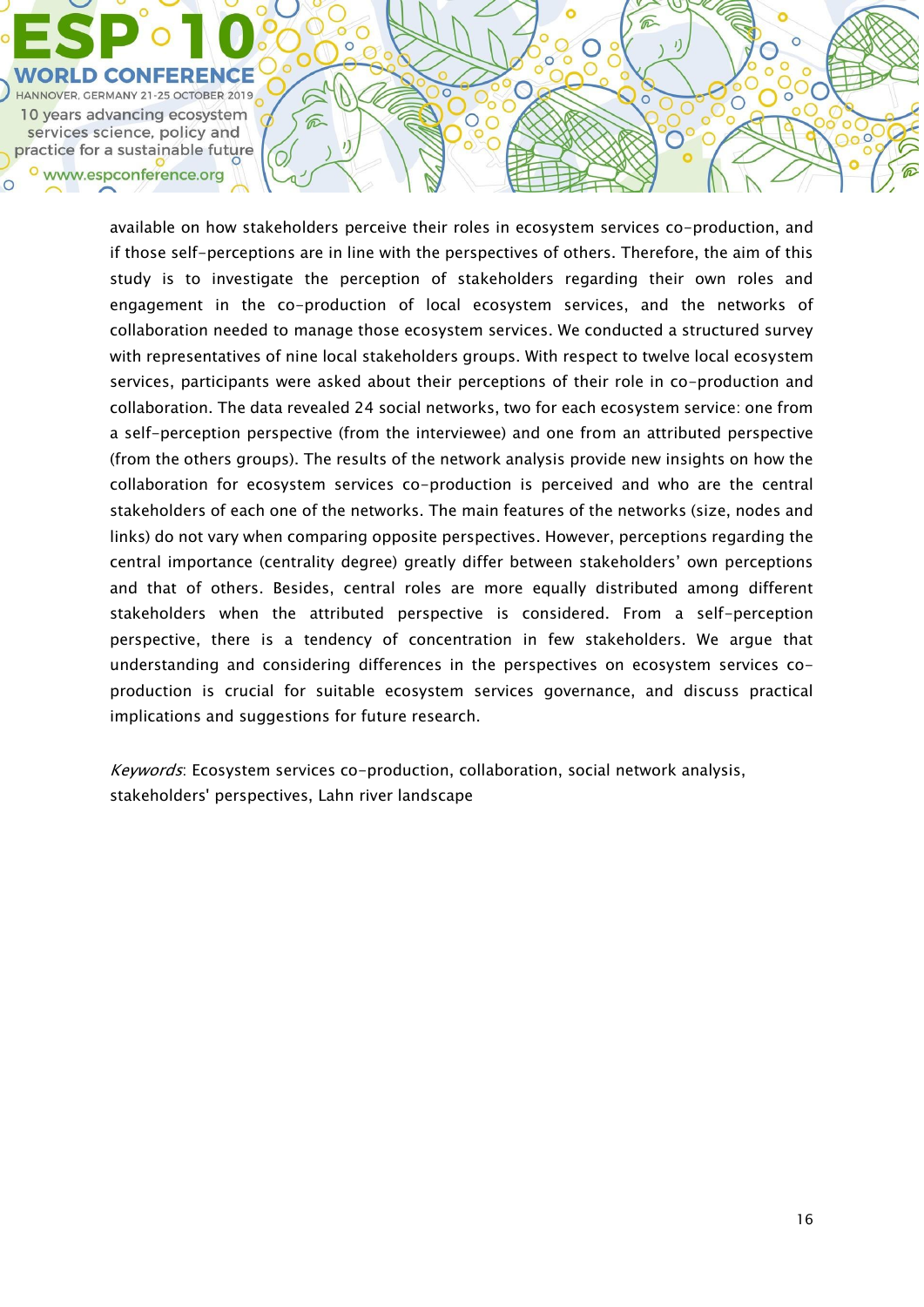

### 10. Type of submission: **Abstract**

B. Biome Working Group sessions: B2b Frontiers in planning and implementing nature-based solutions in river landscapes

## Risk and uncertainty in implementing natur-based solutions in river landscapes – a systematic review

### First author: Edward Ott

Other author(s): Bettina Matzdorf, Barbara Schröter, Christian Albert Affiliation: Leibniz Centre for Agricultural Landscape Research (ZALF), Müncheberg, Germany Contact: edward.ott@zalf.de

Nature-based solutions (NBS) can contribute as stand-alone measures or in combination with green infrastructure and technical infrastructure to effectively address important societal challenges such as climate change and the loss of biodiversity. In river landscapes, they can furthermore make an effective contribution to flood protection and the reduction of flood risk. However, their targeted use to tackle societal challenges is associated with a variety of risks, which differ according to the context and scope of the measure. Risk is an important factor that significantly influences all human decision-making processes. This also applies to the planning and implementation of NBS in river landscapes. In this respect, it relates in particular to complex measures that must be implemented at the landscape scale and require an integrated management approach.

The review followed the guidelines for systematic reviews proposed by the Collaboration of Environmental Evidence. Its objective is the synthesis of available scientific knowledge on risk associated to the planning and implementation of NBS on different spatial scales, as well as on suitable governance structures to address these factors. We developed a standardized search string representing the dimensions of risk, river landscapes, NBS and governance. We included English speaking scientific literature, which underwent a rigorous step-wise screening process. We further identified risk factors based on the general risk literature to build a coding scheme. The coding scheme was then applied to the papers for a detailed evaluation.

Our classification identifies a number of distinct risk factors for NBS, and describes their characteristics. For example the performance of NBS is a common source of uncertainty, which hinders their planning and implementation. Our review sheds light on how specific risk and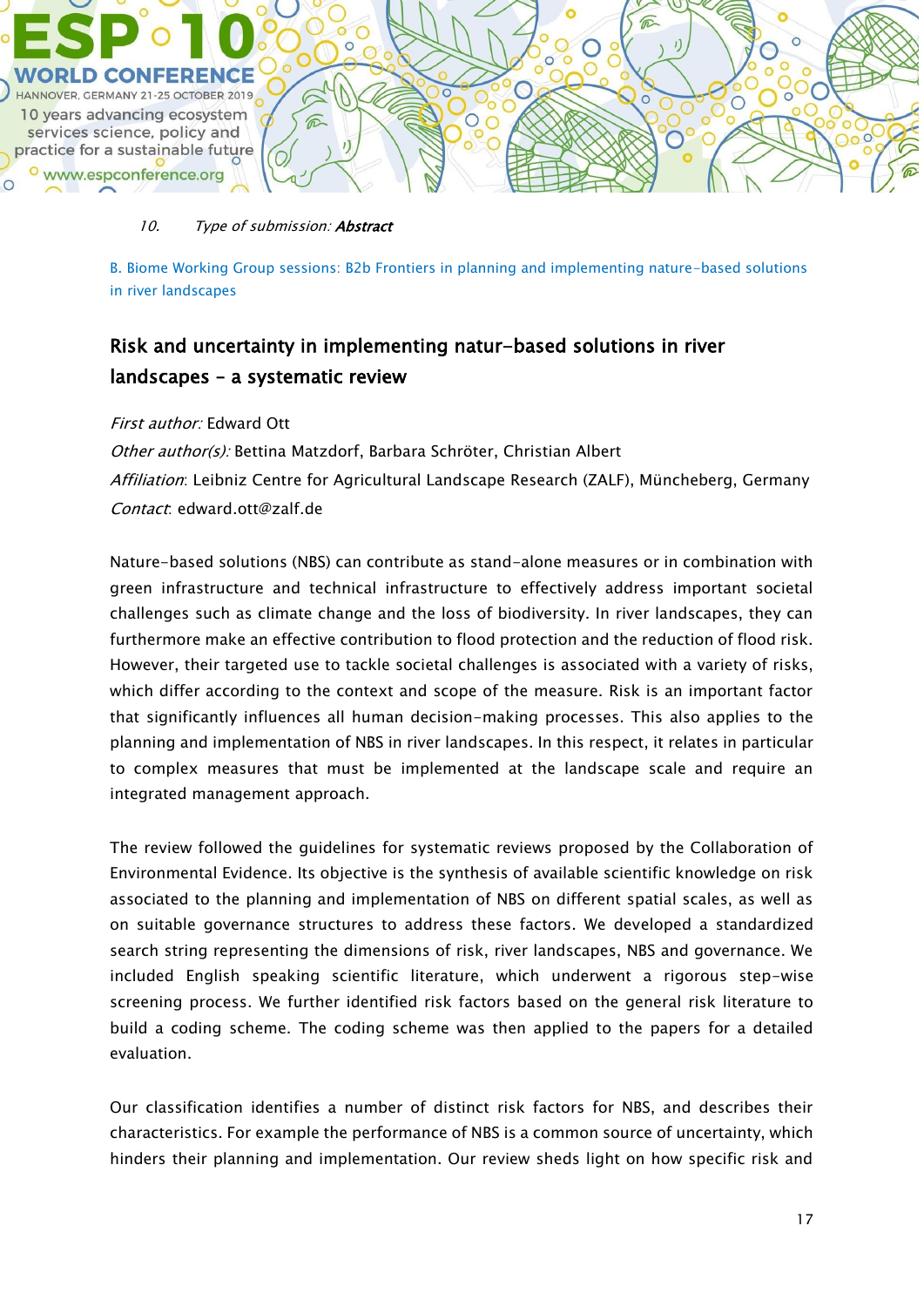

uncertainty factors play out in actual cases. Finally, we discuss the implications for the practice of flood risk management and outline issues for further research.

Keywords: nature-based solutions, river restoration, risk, uncertainty, river landscapes

## 11. Type of submission: Abstract

B. Biome Working Group sessions: B2b Frontiers in planning and implementing nature-based solutions in river landscapes

# A pragmatic approach for spatial mapping of nature-based solutions in the Lahn river landscape

First author: Stefan Schmidt Other author(s): Christian, Albert Affiliation: Leibniz Universität Hannover, Institute of Environmental Planning, Herrenhäuser Straße 2, 30419 Hannover, Germany Contact: schmidt@umwelt.uni-hannover.de

Nature-based solutions (NBS) becoming increasingly recognized as effective actions to alleviate societal challenges and achieve the United Nation's Sustainable Development Goals (SDGs). One scientific challenge to implement NBS in praxis is to localize areas potentially suitable for an effective application of NBS. Potential areas for NBS either already host NBS that need to be safeguarded or restored, or provide the socio-ecological conditions for establishing new NBS. Complex methods have been proposed to model potential locations of selected NBS, but are often too data and resource intensive to be applied in practice.

The aim of this article is to put forward a pragmatic method for spatial mapping of NBS, and to test its application in a participatory, extended peer-review process in the Lahn river landscape, Germany. Our method includes: (i) synthesizing a generic catalog of NBS in river landscapes, (ii) assessing the capacities of NBS to address specific societal challenges and SDGs in the case study, and (iii) applying key spatial indicators and best available data to explore potential areas for the implementation of selected NBS.

The generic catalog provides a systematic overview of more than 600 individual NBS for river landscapes and their respective potentials for addressing SDGs. Our analysis of NBS capacities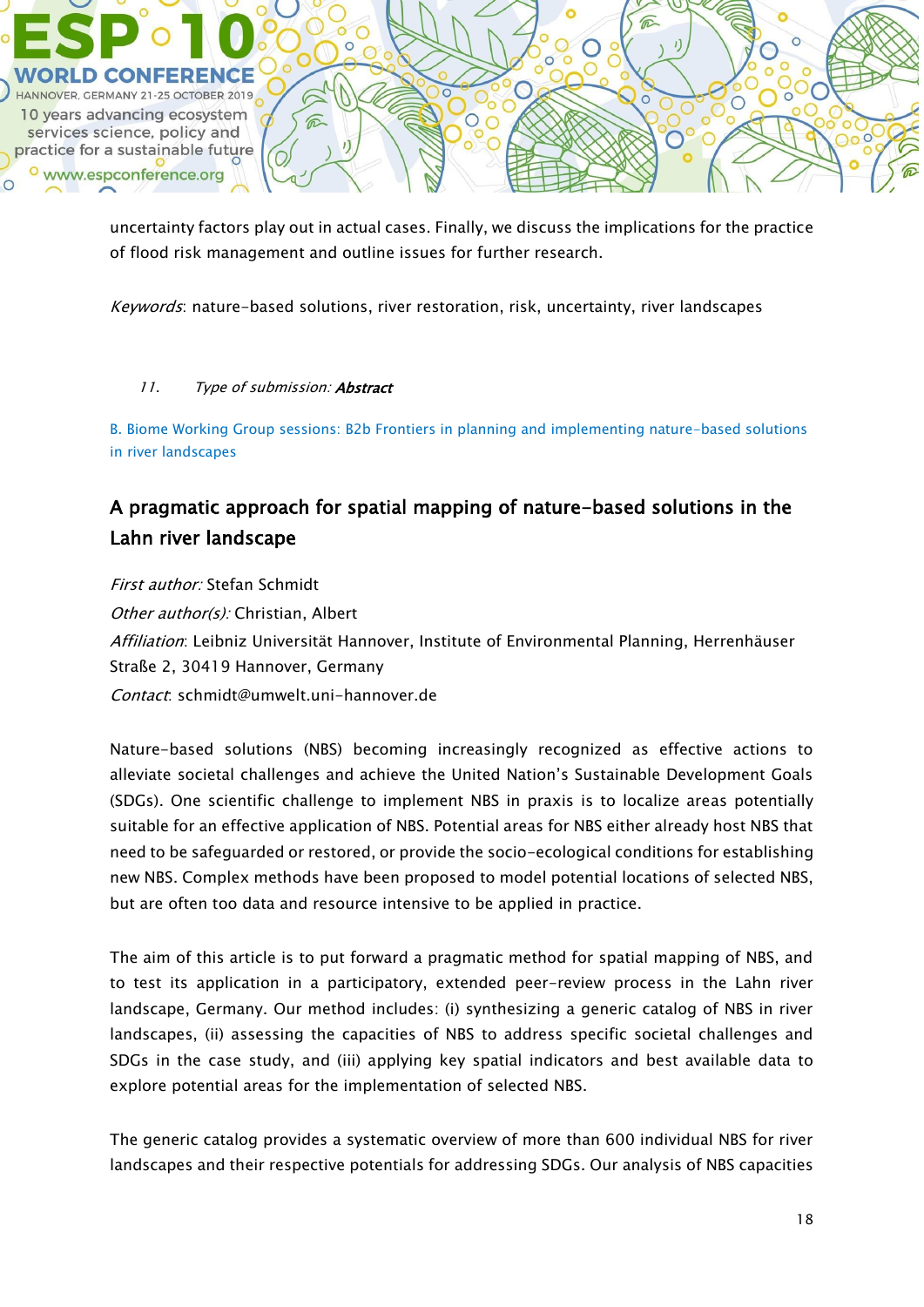

in the Lahn river landscape finds that 'Re-naturalize floodplains through land use changes', 'Revitalizing historic floodplains', and 'Creating buffer strips' are those actions beneficial for achieving the greatest number of distinct SDGs. The spatial analysis identifies about 4739 hectares of areas where NBS are already in place and need to be restored, and additional 1323 hectares with opportunities for further NBS creation.

The proposed method presents an easy replicable approach that facilitates spatial mapping of NBS for planning practitioners facing time and resource constraints. Our method also provides a basic step towards an effective selection and localization of NBS in river landscapes.

Keywords: Nature-based solutions; Landscape Planning; Sustainable Development Goals; Localisation, GIS

## 12. Type of submission: **Abstract**

B. Biome Working Group sessions: B2b Frontiers in planning and implementing nature-based solutions in river landscapes

## Implementation of Nature-based Solutions for riversheds in Costa Rica: a governance framework

First author: Barbara Schröter Affiliation: Leibniz Centre for Agricultural Landscape Research (ZALF)), Germany Contact: barbara.schroeter@zalf.de

Nature-based Solutions (NBS) are a relatively new concept that embraces experiences from existing concepts such as blue–green infrastructure, natural capital, ecosystem services or landscape functions. The additional element to existing concepts is that NBS need to provide simultaneous benefits for society, the economy and nature and have to alleviate a well-defined societal challenge. In the case of river landscapes NBS present a promising approach to support more sustainable development for people and nature. The revitalization of river floodplains, for instance, can alleviate societal risks of flooding of downstream communities and provide multiple co-benefits for recreation and biodiversity.

NBS are often piloted in individual demonstration projects with suitable context conditions. Governance structures are not examined systematically or considered only in the specific case

 $\bigcap$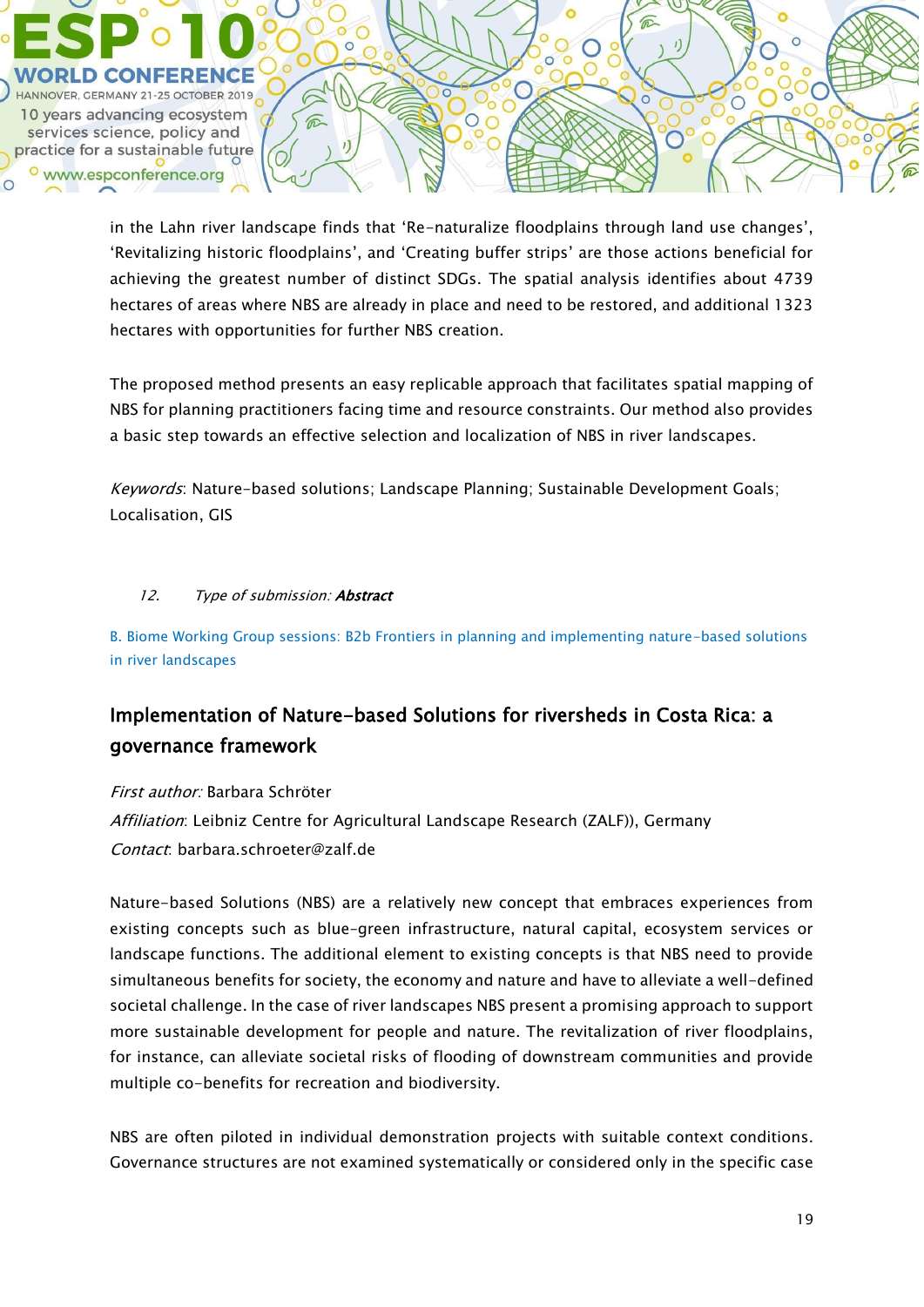

study context. But what happens when NBS shall be enforced in a general political context, not only in a pilot study? On the one hand small local initiatives can be found that undertake actions for the implementation of NBS like the reforestation of river banks, on the other hand there are also initiatives for changing rules at the national policy level in favor of NBS implementation.

€

 $\bigcirc$ 

To fill this knowledge gap we develop a governance framework for implementation of NBS in riversheds. The framework shows how integrative governance structures e.g. regarding the local and national level or different sectors can be reached. We apply the framework to the political setting of Costa Rica with special focus on the governance of the Tárcoles river. Based on document analysis and in-depth interviews with local experts we test the framework and discuss its suitability for the analysis of governance of NBS in other riversheds. Taken together, this can provide useful insights for both the analysis of river governance schemes and the actual design and implementation of governance in practice.

Keywords: water governance, integrative water resources management, boundary work, knowledge co-creation

## 13. Type of submission: **Abstract**

B. Biome Working Group sessions: B2b Frontiers in planning and implementing nature-based solutions in river landscapes

## A framework for planning NBS in line with both theoretical paradigms and empirical contexts in local river systems, China

First author: Zhifang Wang Affiliation: Peking University, China Contact: zhifangw@pku.edu.cn

As a topic theme in sustainable development worldwide, nature-based solutions recently attract more and more attention in China since ecological civilization progresses rapidly in recent years. NBS is an umbrella concept of sustainable use of nature to tackle societal challenges for multiple ecosystem services, whereby, most implementations of NBS involve random applications of varied "natural" solutions. Worldwide, there is lack of systematically understanding of what are the relationships between "nature" and "solutions", and how to